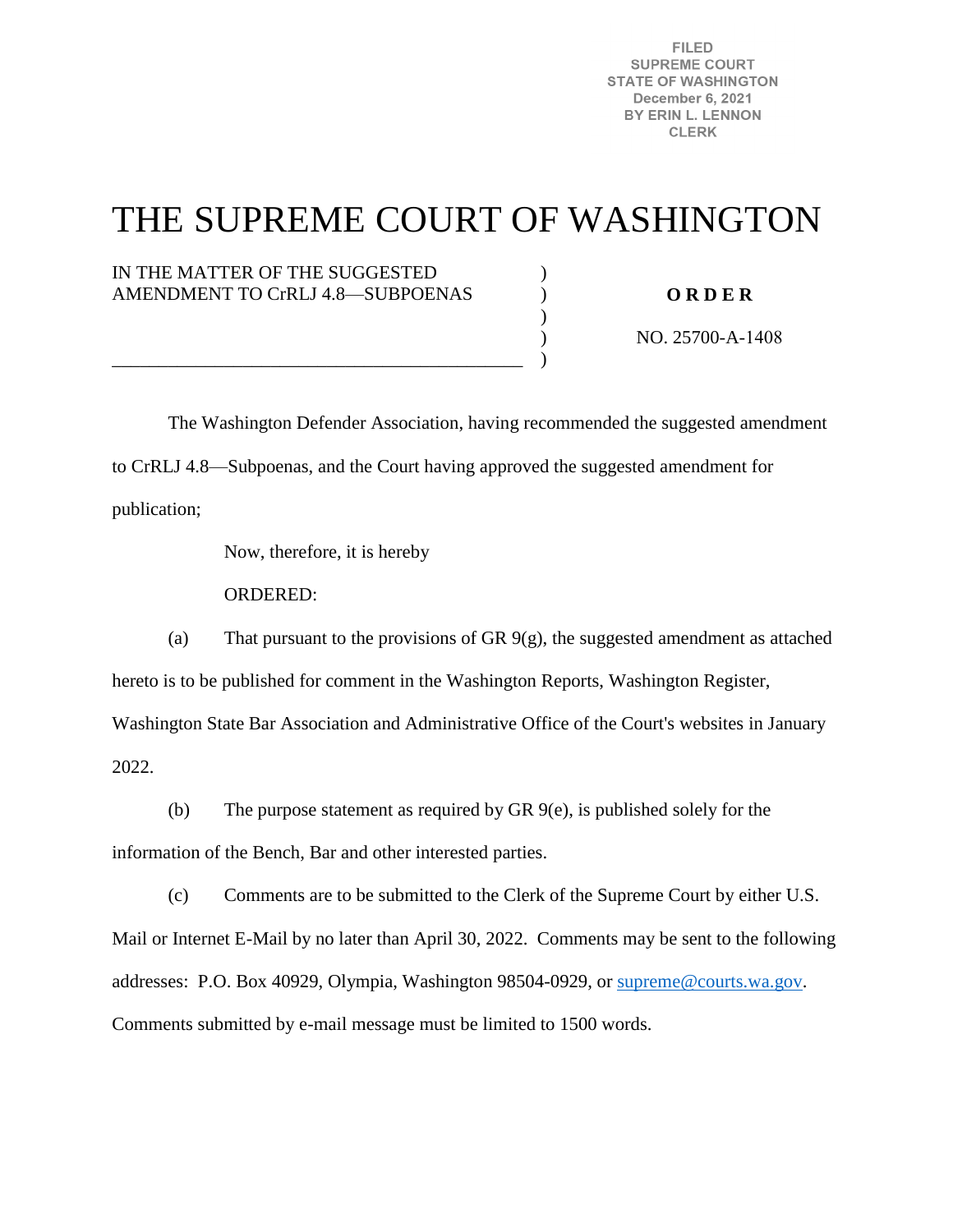## Page 2 ORDER IN THE MATTER OF THE SUGGESTED AMENDMENT TO CrRLJ 4.8—SUBPOENAS

DATED at Olympia, Washington this 6th day of December, 2021.

For the Court

Conzález C.J.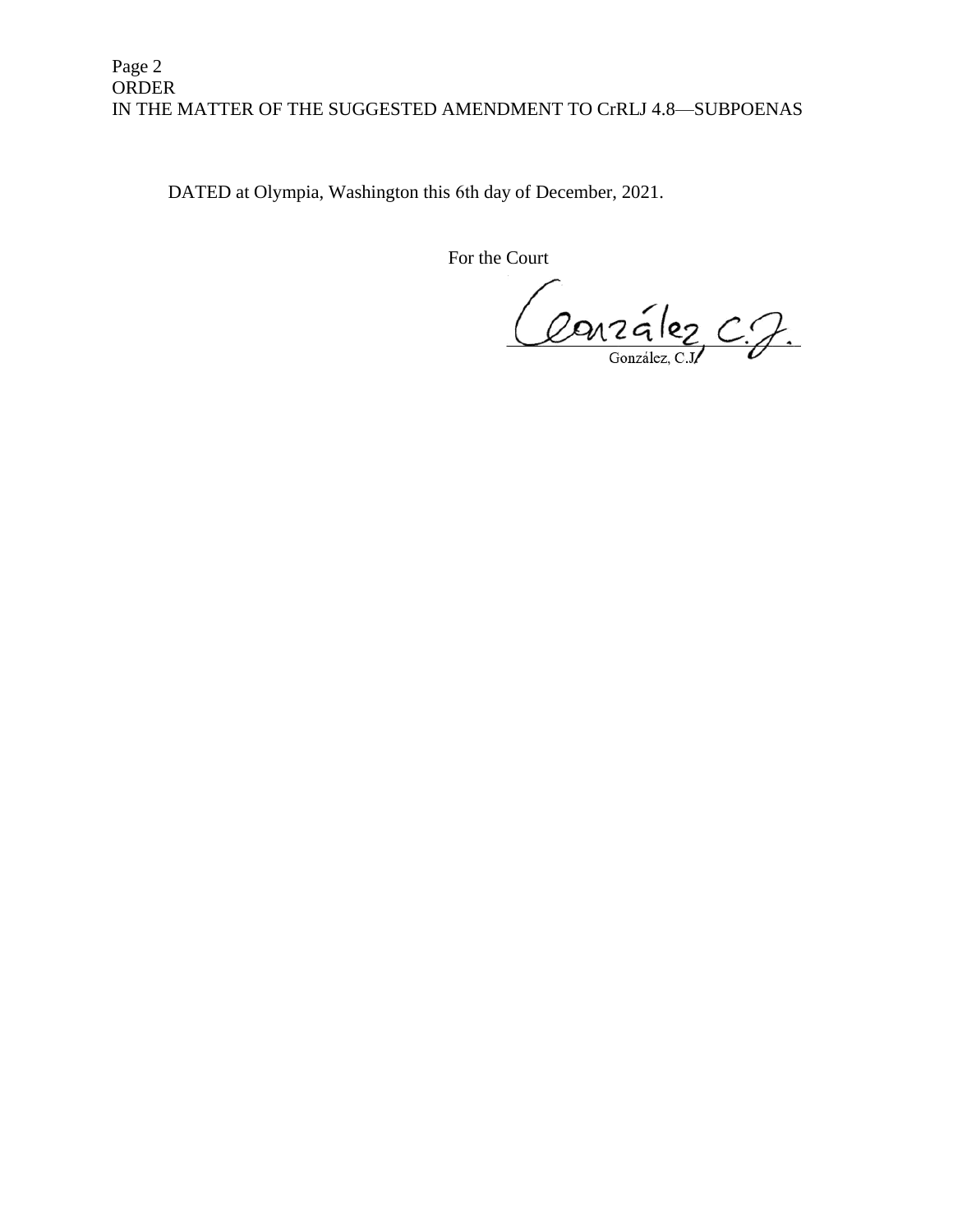| $\mathbf{1}$               | <b>GR 9 Cover Sheet</b>                                                                                                                                                                                                                                                                                                                                                                                    |
|----------------------------|------------------------------------------------------------------------------------------------------------------------------------------------------------------------------------------------------------------------------------------------------------------------------------------------------------------------------------------------------------------------------------------------------------|
| $\overline{2}$             |                                                                                                                                                                                                                                                                                                                                                                                                            |
| 3                          | <b>Suggested Changes to CrRLJ 4.8</b>                                                                                                                                                                                                                                                                                                                                                                      |
| 4                          |                                                                                                                                                                                                                                                                                                                                                                                                            |
| 5                          | (A) Name of Proponent: Washington Defender Association                                                                                                                                                                                                                                                                                                                                                     |
| 6<br>$\overline{7}$        | (B) Spokesperson: Magda Baker, Misdemeanor Resource Attorney, Washington Defender<br>Association; Email: magda@defensenet.org, Phone: (206) 226-9512                                                                                                                                                                                                                                                       |
| 8<br>9<br>10<br>11<br>12   | (C) Purpose: Both CrRLJ 4.8 and CrR 4.8 both govern the issuance of subpoenas in criminal<br>cases, but their wording and content differs. We suggest this Court make the two rules<br>more similar by replacing the wording of current CrRLJ 4.8 with the wording of CrR 4.8<br>and then adding two pieces of text that address circumstance in courts of limited<br>jurisdiction.                        |
| 13<br>14<br>15<br>16<br>17 | Many differences between CrR 4.8 and current CrRLJ 4.8 are merely stylistic, but two<br>are substantive. First, the superior court rule includes more specific requirements for the<br>form and service of subpoenas. Second, the superior court rule allows both lawyers and<br>judges to sign subpoenas duces tecum, while the rule for courts of limited jurisdiction<br>allows only judges to sign.    |
| 18<br>19<br>20<br>21<br>22 | CrR 4.8 gives more specific guidance than current CrRLJ 4.8. Replacing the wording of<br>the current rule for courts of limited jurisdiction with that of the superior court rule would<br>give structure and guidance to judges and litigants. The superior court rule gives direction<br>in several areas that the rule for courts of limited jurisdiction does not address or<br>mentions more vaguely: |
| 23<br>24<br>25             | CrR $4.8(a)(1)(A)$ and $(b)(1)(A)$ list information subpoenas must include, while<br>CrRLJ 4.8 does not.                                                                                                                                                                                                                                                                                                   |
| 26<br>27<br>28             | $CrR$ 4.8(a)(4) explains when a subpoenaed witness is excused, while CrRLJ 4.8<br>does not.                                                                                                                                                                                                                                                                                                                |
| 29<br>30<br>31             | $CrR$ 4.8(b)(2) requires advanced notice before a party serves a subpoena duces<br>tecum on a defendant or complaining witness, while CrR 4.8 does not.                                                                                                                                                                                                                                                    |
| 32<br>33<br>34<br>35       | $CrR$ 4.8(b)(4) lists specific circumstances under which a court must quash or<br>modify a subpoena, while CrRLJ 4.8(b)(2) includes more vague and limited<br>criteria.                                                                                                                                                                                                                                    |
| 36<br>37<br>38             | $CrR$ 4.8(a)(3) and (b)(3) require witnesses to waive personal service before<br>service by mail is complete, while CrRLJ 4.8(c) says service is complete three<br>days after the day a subpoena is mailed.                                                                                                                                                                                                |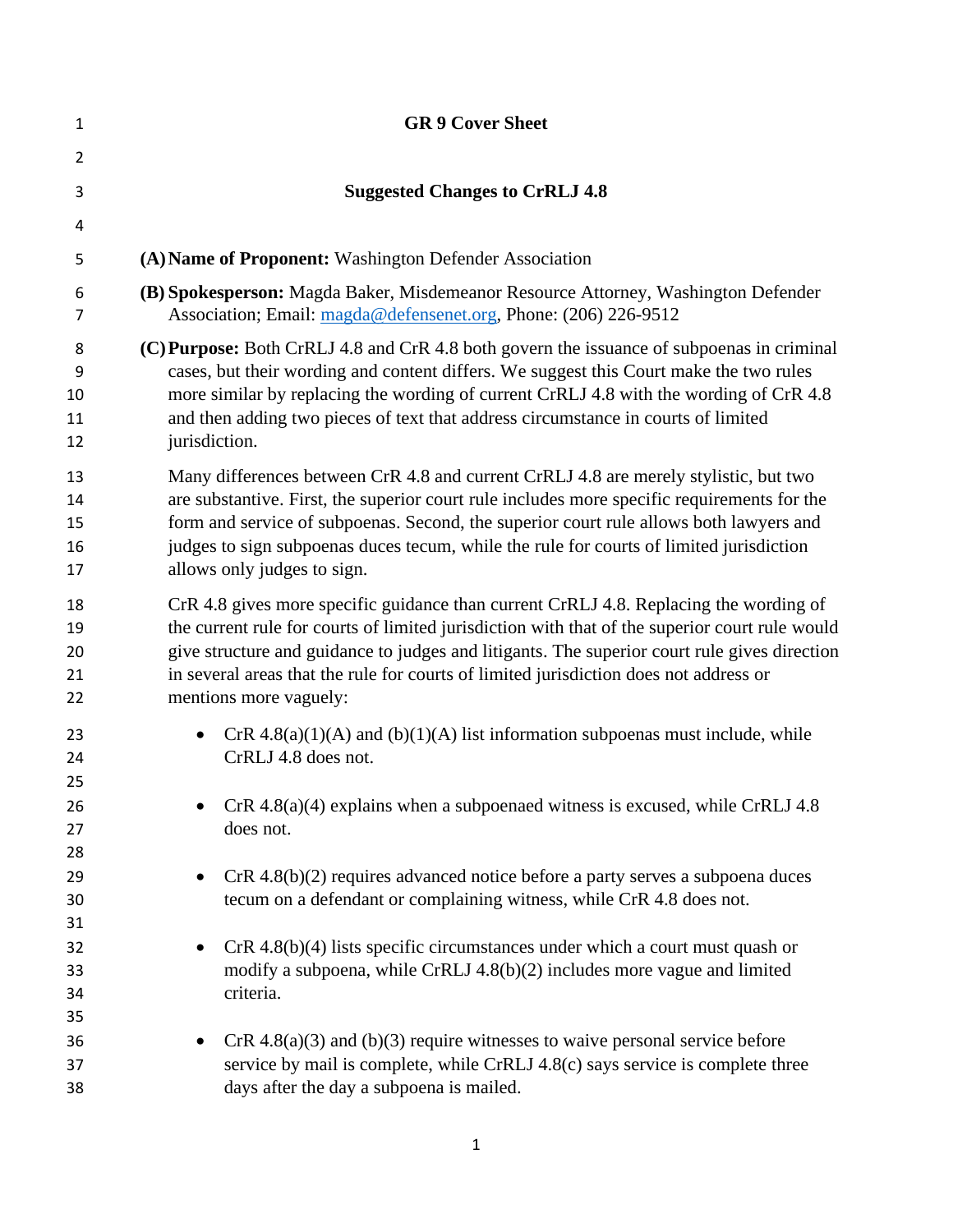- The second major difference between CrR 4.8 and CrRLJ 4.8 is that the rule for courts of limited jurisdiction requires judges to sign all subpoenas duces tecum, whereas the superior court rule requires judges to sign subpoenas duces tecum only if they are for inspection of premises. *Compare* current CrRLJ 4.8(b) and CrR 4.8(b)(2). We are concerned that some defense attorneys in courts of limited jurisdiction are hesitant to use subpoenas duces tecum because the process for getting judicial approval can be cumbersome and could require them to disclose information about their clients' cases. Getting a judicial signature on a subpoena duces tecum can be slow and time consuming. Many courts of limited jurisdiction require counsel to give the court clerk a physical copy of the subpoena, wait days for judicial review and then pick up the signed subpoena in person. Lawyers must also sometimes explain the relevance of the documents they seek, which can require disclosure of their thoughts about a case.
- Finally, we propose that this Court include two additions to the wording of CrR 4.8 in CrRLJ 4.8. First, current CrRLJ 4.8(a) requires that judges sign subpoenas for witnesses outside the county or counties not contiguous with it. We suggest including that requirement with an alteration in an amended CrRLJ 4.8. The alteration we propose would let lawyers in courts of limited jurisdiction sign subpoenas for police, Department of Licensing employees and laboratory employees anywhere in the state. Second, CrR 4.8(c) says simply that a court may hold a person who fails to obey a subpoena without adequate excuse in contempt. We ask this Court to include the wording of current CrRLJ 4.8(e)(2) in an amended CrRLJ 4.8. That wording says that a court may not hold a subpoenaed witness in contempt or issue a material witness warrant unless there is proof the witness personally received a subpoena. These two additions would help guide judges and new lawyers in busy, high volume courts.
- **(D)Hearing:** None recommended.
- **(E)Expedited Consideration:** Expedited consideration is not requested.
-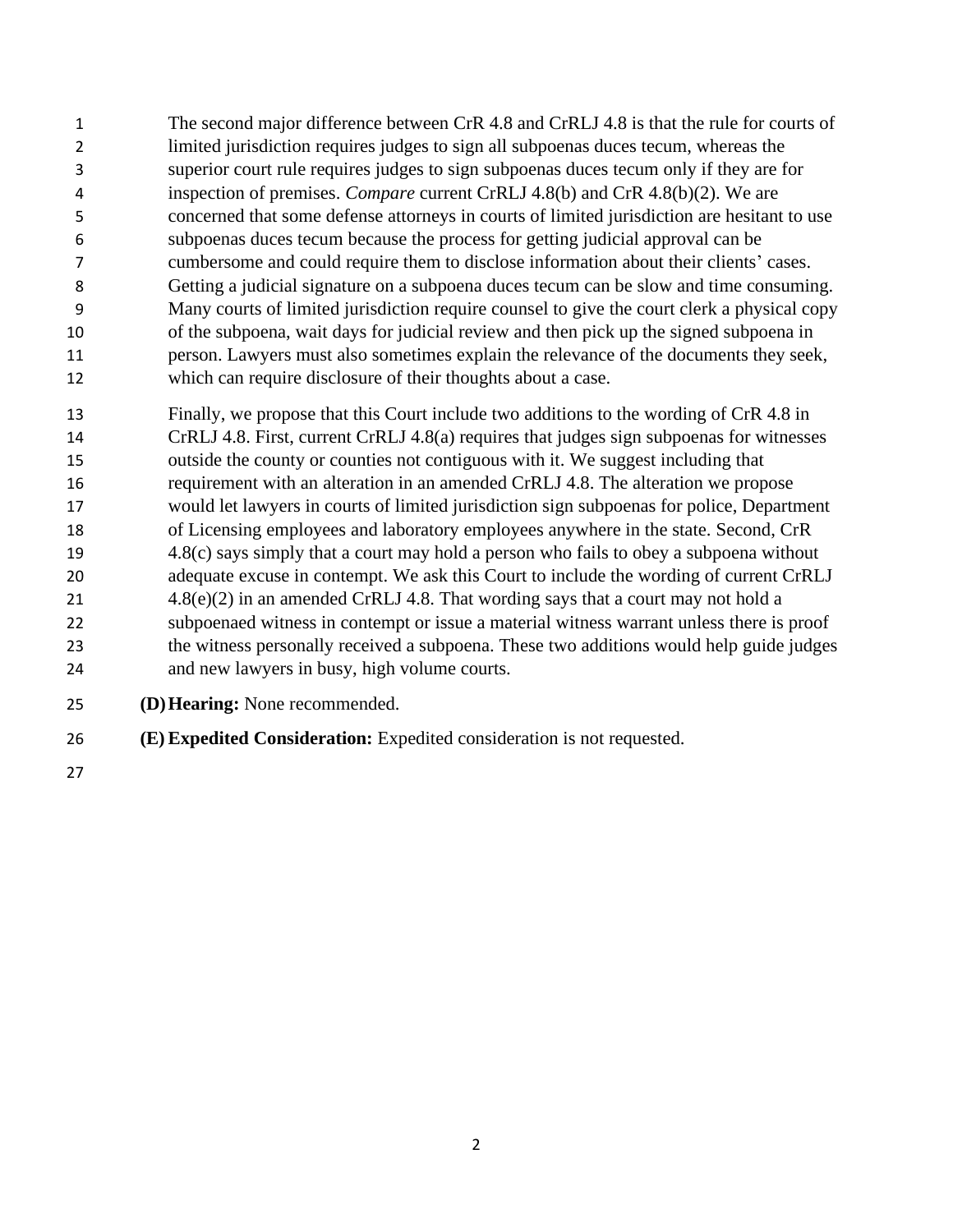| 1              |                                                                                             |
|----------------|---------------------------------------------------------------------------------------------|
| $\overline{2}$ |                                                                                             |
| 3              | [Suggested changes to CrRLJ 4.8]                                                            |
| 4              | <b>CrRLJ 4.8 SUBPOENAS</b>                                                                  |
| 5              | (a) Issuance for Witnesses. The defendant and the prosecuting authority may subpoena        |
| 6              | witnesses necessary to testify at a scheduled hearing or trial. The subpoena may only be    |
| 7              | issued by a judge, court commissioner, clerk of the court, or by a party's lawyer. If a     |
| 8              | party's lawyer issues a subpoena, a copy shall be filed with the court. If the subpoena is  |
| 9              | for a witness outside the county or counties contiguous with it, the judge must approve     |
| 10             | the subpoena.                                                                               |
| 11             |                                                                                             |
| 12             | (a) For Attendance of Witnesses at Hearing or Trial. A subpoena commanding a                |
| 13             | person to attend and give testimony at a hearing or at trial ("a subpoena for testimony")   |
| 14             | shall be issued as follows:                                                                 |
| 15             |                                                                                             |
| 16             | $(1)$ Form; Issuance.                                                                       |
| 17             |                                                                                             |
| 18             | (A) A subpoena for testimony shall (i) state the title of the action, the case number, the  |
| 19             | name of the court in which the action is pending, and, if different, the name of the court  |
| 20             | from which the subpoena is issued; and (ii) command each person to whom it is directed      |
| 21             | to attend and give testimony at a specified time and place.                                 |
| 22             |                                                                                             |
| 23             | (B) (i) The court in which the action is pending or before which attendance is required     |
| 24             | may issue a subpoena for testimony under the seal of that court, or the clerk may issue the |
| 25             | subpoena for testimony in response to a praecipe. (ii) An attorney for a party also may     |
| 26             | sign and issue a subpoena for testimony unless subsection (iii) of this rule applies. (iii) |
| 27             | The judge must approve a subpoena for a witness outside the county or counties              |
| 28             | contiguous with it unless the witness is an employee of the Washington State Department     |
| 29             | of Licensing, a Washington police department or sheriff's office, or the Washington State   |
| 30             | Patrol, including the Washington State Patrol Crime Laboratory Division and the             |
| 31             | Washington State Patrol Toxicology Laboratory Division.                                     |
| 32             |                                                                                             |
| 33             | (C) A command to a person to produce evidence or to permit inspection may be joined         |
| 34             | with a subpoena for testimony or may be issued separately under section (b) of this rule.   |
| 35             |                                                                                             |
| 36             | (2) Notice. Notice to each party of the issuance of a subpoena for testimony is not         |
| 37             | required; provided that, when a subpoena for testimony also commands the person to          |
| 38             | whom it is directed to produce evidence or to permit inspection of things, the serving      |
| 39             | party shall give advance notice of such subpoena in the manner described in subsection      |
| 40             | (b) of this rule.                                                                           |
| 41             |                                                                                             |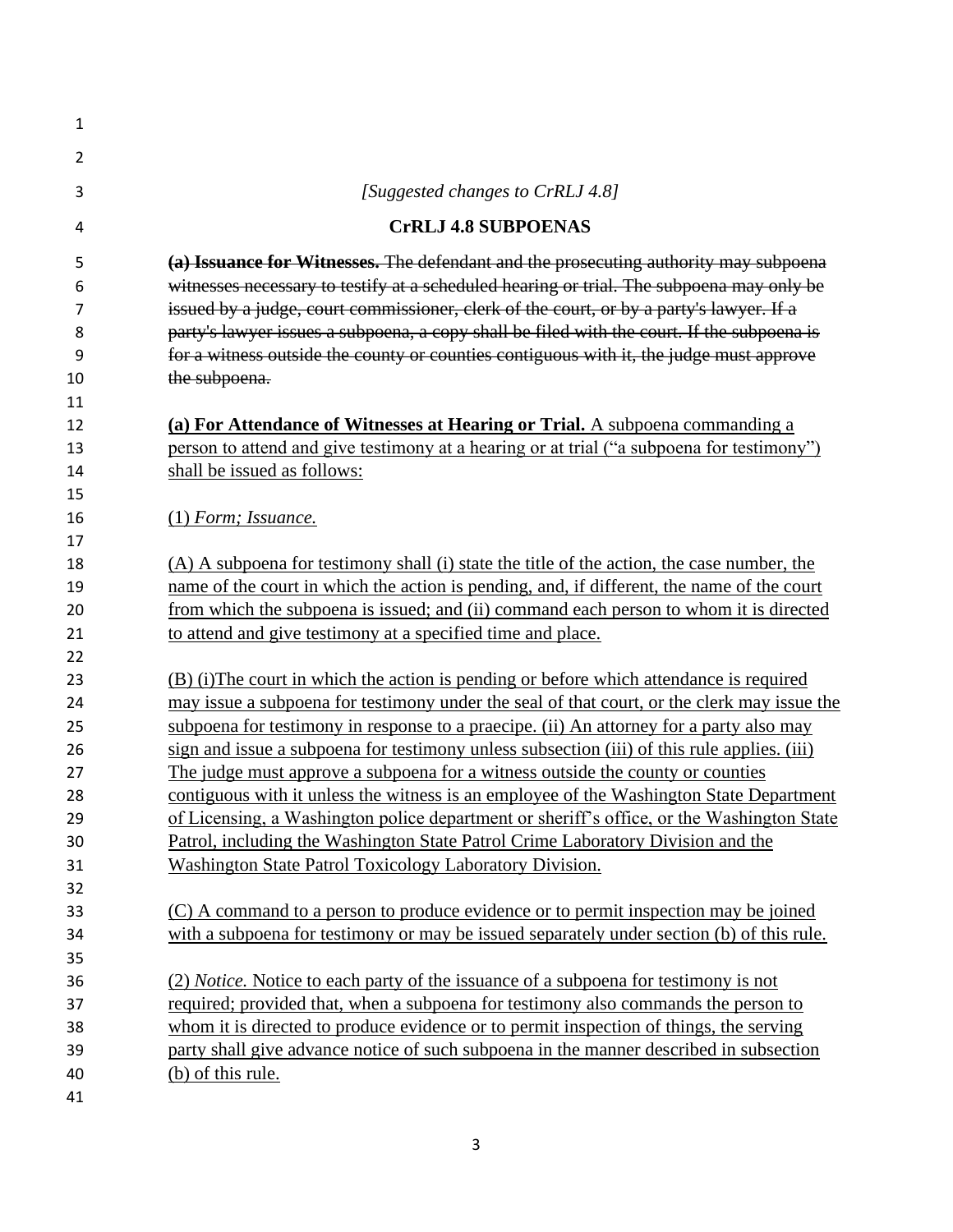| 1  | (3) Service--How Made. A subpoena for testimony may be served by any suitable person         |
|----|----------------------------------------------------------------------------------------------|
| 2  | over 18 years of age, by giving the witness a copy thereof, or by leaving a copy at the      |
| 3  | witness's dwelling house or usual place of abode with some person of suitable age and        |
| 4  | discretion then residing therein. When service is made by any person other than an officer   |
| 5  | authorized to serve process, proof of service shall be made by affidavit or declaration. A   |
| 6  | subpoena for testimony may also be served by first-class mail, postage prepaid, together     |
| 7  | with a waiver of personal service and instructions for returning such waiver to the          |
| 8  | attorney of record of the party to the action in whose behalf the witness is required to     |
| 9  | appear. Service by mail shall be deemed complete upon the filing of the returned waiver      |
| 10 | of personal service, signed in affidavit or declaration form.                                |
| 11 |                                                                                              |
| 12 | (4) When Witness Excused. A witness subpoenaed to attend a hearing or trial is excused       |
| 13 | from further attendance as soon as the witness has given testimony in chief and has been     |
| 14 | cross-examined thereon, unless a party moves in open court that the witness remain in        |
| 15 | attendance and the court so orders, Witness fees will not be allowed any witness after the   |
| 16 | day on which the witness's testimony is given, except when the witness has in open court     |
| 17 | been required to remain in further attendance, and when so required the clerk shall note     |
| 18 | that fact in the minutes.                                                                    |
| 19 |                                                                                              |
| 20 | (b) Subpoena Duces Tecum.                                                                    |
| 21 |                                                                                              |
| 22 | (1) Upon application of either party, the court may issue a subpoena duces tecum,            |
| 23 | commanding the person to whom it is directed to produce books, papers, documents or          |
| 24 | other objects designated in it. The court may direct that books, papers, documents or        |
| 25 | objects designated in the subpoena be produced before the court at a time prior to the trial |
| 26 | or prior to the time when they are to be offered in evidence and may, upon their             |
| 27 | production, permit the books, papers, documents or objects, or portions of them, to be       |
| 28 | inspected by the parties and their lawyers.                                                  |
| 29 |                                                                                              |
| 30 | (2) On motion made promptly the court may quash or modify the subpoena duces tecum           |
| 31 | if compliance would be illegal, unreasonable or oppressive.                                  |
| 32 |                                                                                              |
| 33 | (b) For Producing Evidence or Permitting Inspection. A subpoena commanding a                 |
| 34 | person to produce and permit inspection and copying of designated documents, tangible        |
| 35 | things, or premises in the possession, custody, or control of that person ("a subpoena for   |
| 36 | production") shall be issued as follows:                                                     |
| 37 |                                                                                              |
| 38 | $(1)$ Form; Issuance.                                                                        |
| 39 |                                                                                              |
| 40 | (A) A subpoena for production shall (i) state the title of the action, the case number, the  |
| 41 | name of the court in which the action is pending, and, if different, the name of the court   |
| 42 | from which the subpoena is issued; (ii) command each person to whom it is directed to        |
| 43 | produce and permit inspection and copying of documentary evidence, tangible things, or       |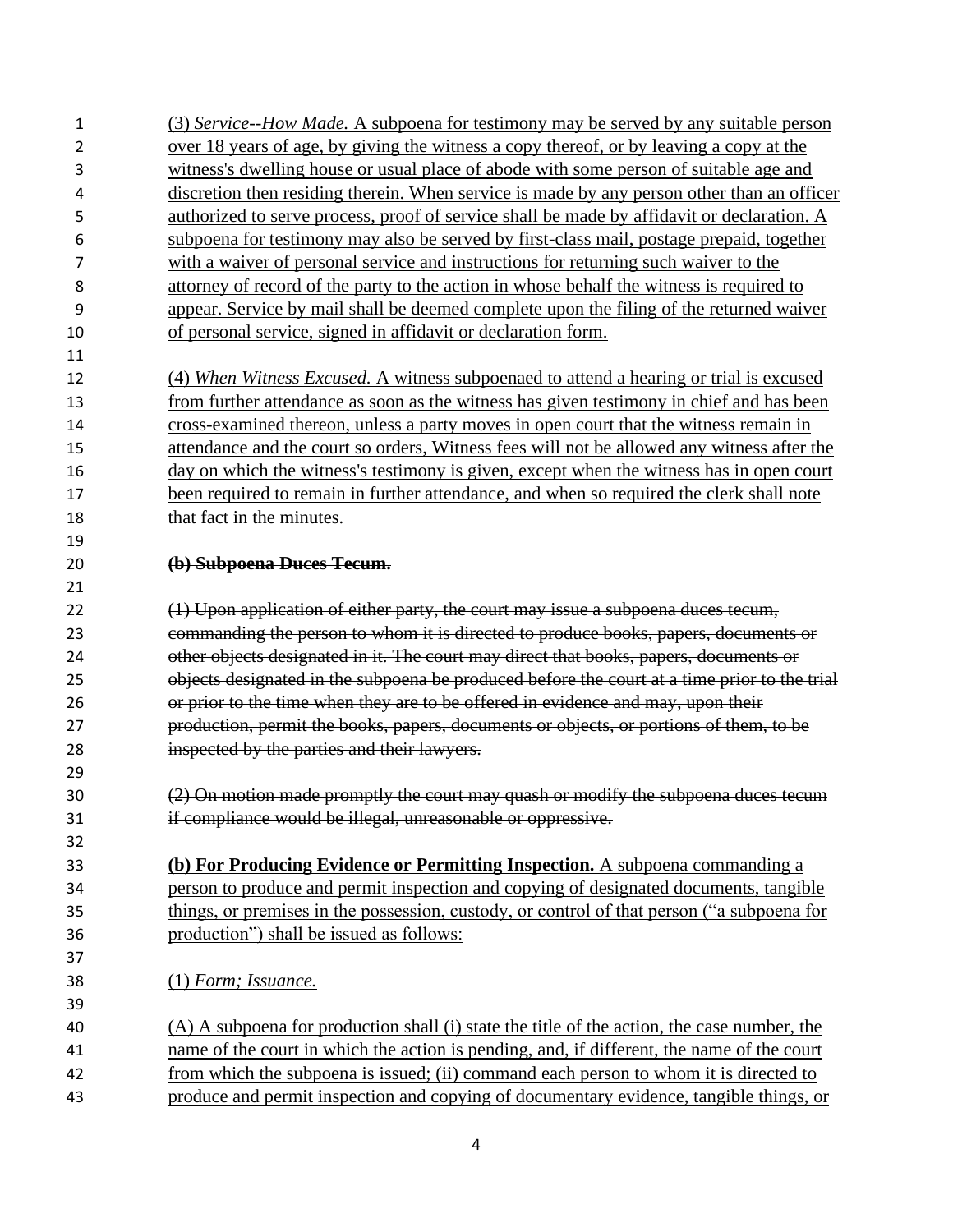| 1  | premises in the possession, custody, or control of that person at a specified time and       |
|----|----------------------------------------------------------------------------------------------|
| 2  | place; and (iii) set forth the text of subsection $(b)(4)$ of this rule.                     |
| 3  |                                                                                              |
| 4  | (B) The court in which the action is pending or before which attendance is required may      |
| 5  | issue a subpoena for production under the seal of that court or the clerk may issue the      |
| 6  | subpoena in response to a praecipe. An attorney for a party also may sign and issue a        |
| 7  | subpoena for production.                                                                     |
| 8  |                                                                                              |
| 9  | (C) A subpoena for production may be joined with a subpoena for testimony, or it may be      |
| 10 | issued separately, provided that a subpoena to inspect premises may not be combined          |
| 11 | with other subpoenas issued pursuant to this rule.                                           |
| 12 |                                                                                              |
| 13 | (2) Notice. Notice to parties of the issuance of a subpoena for production is not required   |
| 14 | provided that, whenever a party intends to serve a subpoena for production seeking           |
| 15 | evidence or inspection of things or premises belonging or pertaining to a defendant who      |
| 16 | is not the party seeking or issuing the subpoena, then the serving party must give all       |
| 17 | parties advance notice; and provided that whenever any party intends to serve a subpoena     |
| 18 | for production seeking evidence or inspection of things belonging or pertaining to an        |
| 19 | alleged victim or complaining witness, then the serving party shall provide advance          |
| 20 | notice to all parties and to the alleged victim or complaining witness; and provided that a  |
| 21 | subpoena for inspection of premises must be signed by the court and only after good          |
| 22 | cause is shown and advance notice is provided to all parties and the owner or occupier of    |
| 23 | the premises.                                                                                |
| 24 |                                                                                              |
| 25 | (A) Time and Manner. If advance notice is required under this rule, then no fewer than       |
| 26 | <u>five days prior to service on the person named in the subpoena for production, notice</u> |
| 27 | shall be provided in the manner prescribed by $CR 5(b)$ . The parties may agree to shorten   |
| 28 | the time for advance notice when a subpoena seeks solely evidence or tangible things         |
| 29 | belonging or pertaining to a defendant. The court may shorten the time for advance notice    |
| 30 | upon a showing of good cause by a party; provided that, any alleged victim or                |
| 31 | complaining witness whose evidence, tangible things, or premises are sought shall            |
| 32 | receive notice and an opportunity to be heard on any motion to shorten time.                 |
| 33 |                                                                                              |
| 34 | (B) Court May Excuse Notice. A court on ex parte motion may excuse compliance with           |
| 35 | the advance notice requirement upon the serving party's showing of good cause; any such      |
| 36 | court order, along with a copy of the subpoena for which notice is excused, shall be filed   |
| 37 | under seal pursuant to GR 15.                                                                |
| 38 |                                                                                              |
| 39 | (3) Service--How Made. A subpoena for production shall be served in the manner               |
| 40 | prescribed in CR 5(b); provided that, if the subpoena for production is joined with a        |
| 41 | subpoena for testimony, then subsection $(a)(3)$ of this rule shall govern service.          |
| 42 |                                                                                              |
|    |                                                                                              |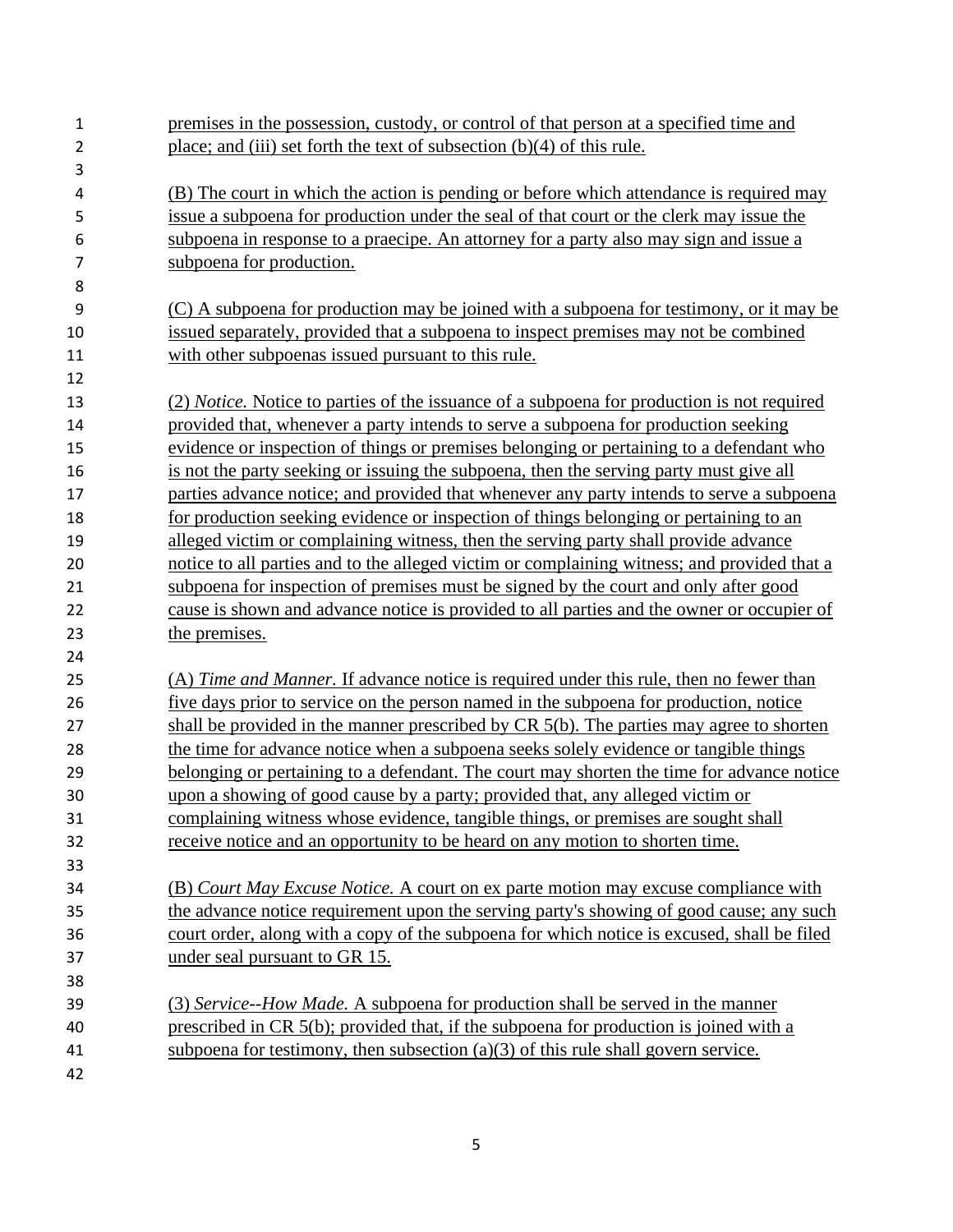| 1  | (4) Protection of Persons Subject to Subpoena for Production. On timely motion, the             |
|----|-------------------------------------------------------------------------------------------------|
| 2  | court may quash or modify a subpoena for production if it (A) fails to allow reasonable         |
| 3  | time for compliance; (B) requires disclosure of privileged or other protected matter and        |
| 4  | no exception or waiver applies; (C) is unreasonable, oppressive, or unduly burdensome;          |
| 5  | or (D) exceeds the scope of discovery otherwise permitted under the criminal rules. The         |
| 6  | court may condition denial of a motion to quash or modify upon the advancement by the           |
| 7  | party on whose behalf the subpoena for production is issued of the reasonable cost of           |
| 8  | producing the books, papers, documents, tangible things, or premises.                           |
| 9  |                                                                                                 |
| 10 | (5) Applicability of Other Notice and Privacy Provisions. The provisions of this rule do        |
| 11 | not modify or limit privacy protections and notice requirements provided by court rule,         |
| 12 | statute, regulation, or other applicable law.                                                   |
| 13 |                                                                                                 |
| 14 | (c) Service. A subpoena may be directed for service within their jurisdiction to the sheriff    |
| 15 | of any county or to any peace officer of any municipality in which the witness may be, or       |
| 16 | it may be served as provided in CRLJ 45(b), or it may be served by first-class mail,            |
| 17 | postage prepaid, sent to the witness' last known address. Service by mail shall be deemed       |
| 18 | complete upon the third day following the day upon which the subpoena was placed in             |
| 19 | the mail.                                                                                       |
| 20 |                                                                                                 |
| 21 | (d) Proof of Service.                                                                           |
| 22 | (1) When personal service is made by someone other than a sheriff or peace officer, proof       |
| 23 | shall be by affidavit or by certification under RCW 9A.72.085 or any law amendatory             |
| 24 | thereof.                                                                                        |
| 25 |                                                                                                 |
| 26 | (2) Proof of service by mail may be by affidavit or certification, under RCW 9A.72.085          |
| 27 | or any law amendatory thereof, of the person who mailed the papers, or by written               |
| 28 | acknowledgment of service.                                                                      |
| 29 |                                                                                                 |
| 30 | (e) Sanctions.                                                                                  |
| 31 |                                                                                                 |
| 32 | (1) If at any time during the proceedings it is brought to the court's attention that a party's |
| 33 | lawyer has abused the power to issue subpoenas, the court may impose upon the lawyer            |
| 34 | such terms as are just.                                                                         |
| 35 |                                                                                                 |
| 36 | (2) No subpoena shall be the basis for a material witness warrant or a contempt of court        |
| 37 | citation unless there is proof of personal receipt.                                             |
| 38 |                                                                                                 |
| 39 | (c) Contempt. Failure by any person without adequate excuse to obey a subpoena served           |
| 40 | upon that person may be deemed a contempt of the court from which the subpoenal                 |
| 41 | issued. No subpoena shall be the basis for a material witness warrant or a contempt of          |
| 42 | court citation unless there is proof of personal receipt.                                       |
| 43 |                                                                                                 |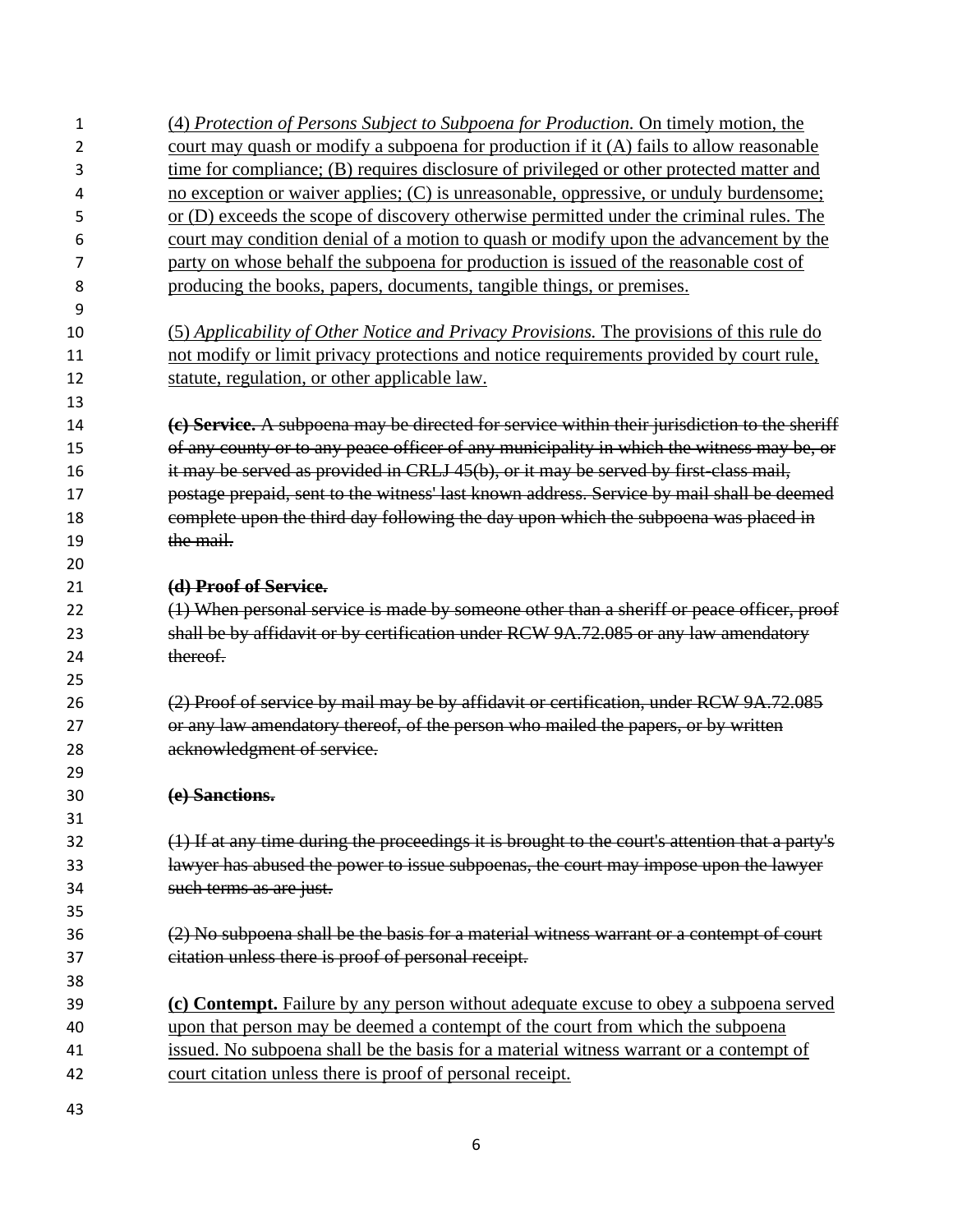| $\mathbf{1}$   | Supplemental Information                                                                                                                                                                                                                                                                                                                                                                                                                                                                                                                                                                                                                                   |
|----------------|------------------------------------------------------------------------------------------------------------------------------------------------------------------------------------------------------------------------------------------------------------------------------------------------------------------------------------------------------------------------------------------------------------------------------------------------------------------------------------------------------------------------------------------------------------------------------------------------------------------------------------------------------------|
| $\overline{2}$ |                                                                                                                                                                                                                                                                                                                                                                                                                                                                                                                                                                                                                                                            |
| 3              | For the sake of clarity, we set out the wording of CrR 4.8 below and add underlined text                                                                                                                                                                                                                                                                                                                                                                                                                                                                                                                                                                   |
| 4              | where our proposal regarding CrRLJ 4.8 differs from the superior court rule:                                                                                                                                                                                                                                                                                                                                                                                                                                                                                                                                                                               |
| 5              |                                                                                                                                                                                                                                                                                                                                                                                                                                                                                                                                                                                                                                                            |
| 6              |                                                                                                                                                                                                                                                                                                                                                                                                                                                                                                                                                                                                                                                            |
| 7              | (a) For Attendance of Witnesses at Hearing or Trial. A subpoena commanding a                                                                                                                                                                                                                                                                                                                                                                                                                                                                                                                                                                               |
| 8              | person to attend and give testimony at a hearing or at trial ("a subpoena for testimony")                                                                                                                                                                                                                                                                                                                                                                                                                                                                                                                                                                  |
| 9              | shall be issued as follows:                                                                                                                                                                                                                                                                                                                                                                                                                                                                                                                                                                                                                                |
| 10             |                                                                                                                                                                                                                                                                                                                                                                                                                                                                                                                                                                                                                                                            |
| 11             | $(1)$ Form; Issuance.                                                                                                                                                                                                                                                                                                                                                                                                                                                                                                                                                                                                                                      |
| 12             |                                                                                                                                                                                                                                                                                                                                                                                                                                                                                                                                                                                                                                                            |
| 13             | (A) A subpoena for testimony shall (i) state the title of the action, the case number, the                                                                                                                                                                                                                                                                                                                                                                                                                                                                                                                                                                 |
| 14             | name of the court in which the action is pending, and, if different, the name of the court                                                                                                                                                                                                                                                                                                                                                                                                                                                                                                                                                                 |
| 15             | from which the subpoena is issued; and (ii) command each person to whom it is directed                                                                                                                                                                                                                                                                                                                                                                                                                                                                                                                                                                     |
| 16             | to attend and give testimony at a specified time and place.                                                                                                                                                                                                                                                                                                                                                                                                                                                                                                                                                                                                |
| 17             |                                                                                                                                                                                                                                                                                                                                                                                                                                                                                                                                                                                                                                                            |
| 18             | $(B)$ (i) The court in which the action is pending or before which attendance is required                                                                                                                                                                                                                                                                                                                                                                                                                                                                                                                                                                  |
| 19             | may issue a subpoena for testimony under the seal of that court, or the clerk may issue the                                                                                                                                                                                                                                                                                                                                                                                                                                                                                                                                                                |
| 20             | subpoena for testimony in response to a praecipe. (ii) An attorney for a party also may                                                                                                                                                                                                                                                                                                                                                                                                                                                                                                                                                                    |
| 21             | sign and issue a subpoena for testimony unless subsection (iii) of this rule applies. (iii)                                                                                                                                                                                                                                                                                                                                                                                                                                                                                                                                                                |
| 22             | The judge must approve a subpoena for a witness outside the county or counties                                                                                                                                                                                                                                                                                                                                                                                                                                                                                                                                                                             |
| 23             | contiguous with it unless the witness is an employee of the Washington State Department                                                                                                                                                                                                                                                                                                                                                                                                                                                                                                                                                                    |
| 24             | of Licensing, a Washington police department or sheriff's office, or the Washington State                                                                                                                                                                                                                                                                                                                                                                                                                                                                                                                                                                  |
| 25             | Patrol, including the Washington State Patrol Crime Laboratory Division and the                                                                                                                                                                                                                                                                                                                                                                                                                                                                                                                                                                            |
| 26             | <b>Washington State Patrol Toxicology Laboratory Division.</b>                                                                                                                                                                                                                                                                                                                                                                                                                                                                                                                                                                                             |
| 27             |                                                                                                                                                                                                                                                                                                                                                                                                                                                                                                                                                                                                                                                            |
| 28             | (C) A command to a person to produce evidence or to permit inspection may be joined                                                                                                                                                                                                                                                                                                                                                                                                                                                                                                                                                                        |
| 29             | with a subpoena for testimony or may be issued separately under section (b) of this rule.                                                                                                                                                                                                                                                                                                                                                                                                                                                                                                                                                                  |
| 30             |                                                                                                                                                                                                                                                                                                                                                                                                                                                                                                                                                                                                                                                            |
| 31             | (2) Notice. Notice to each party of the issuance of a subpoena for testimony is not                                                                                                                                                                                                                                                                                                                                                                                                                                                                                                                                                                        |
| 32             | required; provided that, when a subpoena for testimony also commands the person to                                                                                                                                                                                                                                                                                                                                                                                                                                                                                                                                                                         |
| 33             | whom it is directed to produce evidence or to permit inspection of things, the serving                                                                                                                                                                                                                                                                                                                                                                                                                                                                                                                                                                     |
| 34             |                                                                                                                                                                                                                                                                                                                                                                                                                                                                                                                                                                                                                                                            |
| 35             | (b) of this rule.                                                                                                                                                                                                                                                                                                                                                                                                                                                                                                                                                                                                                                          |
| 36             |                                                                                                                                                                                                                                                                                                                                                                                                                                                                                                                                                                                                                                                            |
| 37             |                                                                                                                                                                                                                                                                                                                                                                                                                                                                                                                                                                                                                                                            |
|                |                                                                                                                                                                                                                                                                                                                                                                                                                                                                                                                                                                                                                                                            |
| 39             |                                                                                                                                                                                                                                                                                                                                                                                                                                                                                                                                                                                                                                                            |
|                |                                                                                                                                                                                                                                                                                                                                                                                                                                                                                                                                                                                                                                                            |
| 41             |                                                                                                                                                                                                                                                                                                                                                                                                                                                                                                                                                                                                                                                            |
| 42             |                                                                                                                                                                                                                                                                                                                                                                                                                                                                                                                                                                                                                                                            |
| 43             | with a waiver of personal service and instructions for returning such waiver to the                                                                                                                                                                                                                                                                                                                                                                                                                                                                                                                                                                        |
| 38<br>40       | party shall give advance notice of such subpoena in the manner described in subsection<br>(3) Service--How Made. A subpoena for testimony may be served by any suitable person<br>over 18 years of age, by giving the witness a copy thereof, or by leaving a copy at the<br>witness's dwelling house or usual place of abode with some person of suitable age and<br>discretion then residing therein. When service is made by any person other than an officer<br>authorized to serve process, proof of service shall be made by affidavit or declaration. A<br>subpoena for testimony may also be served by first-class mail, postage prepaid, together |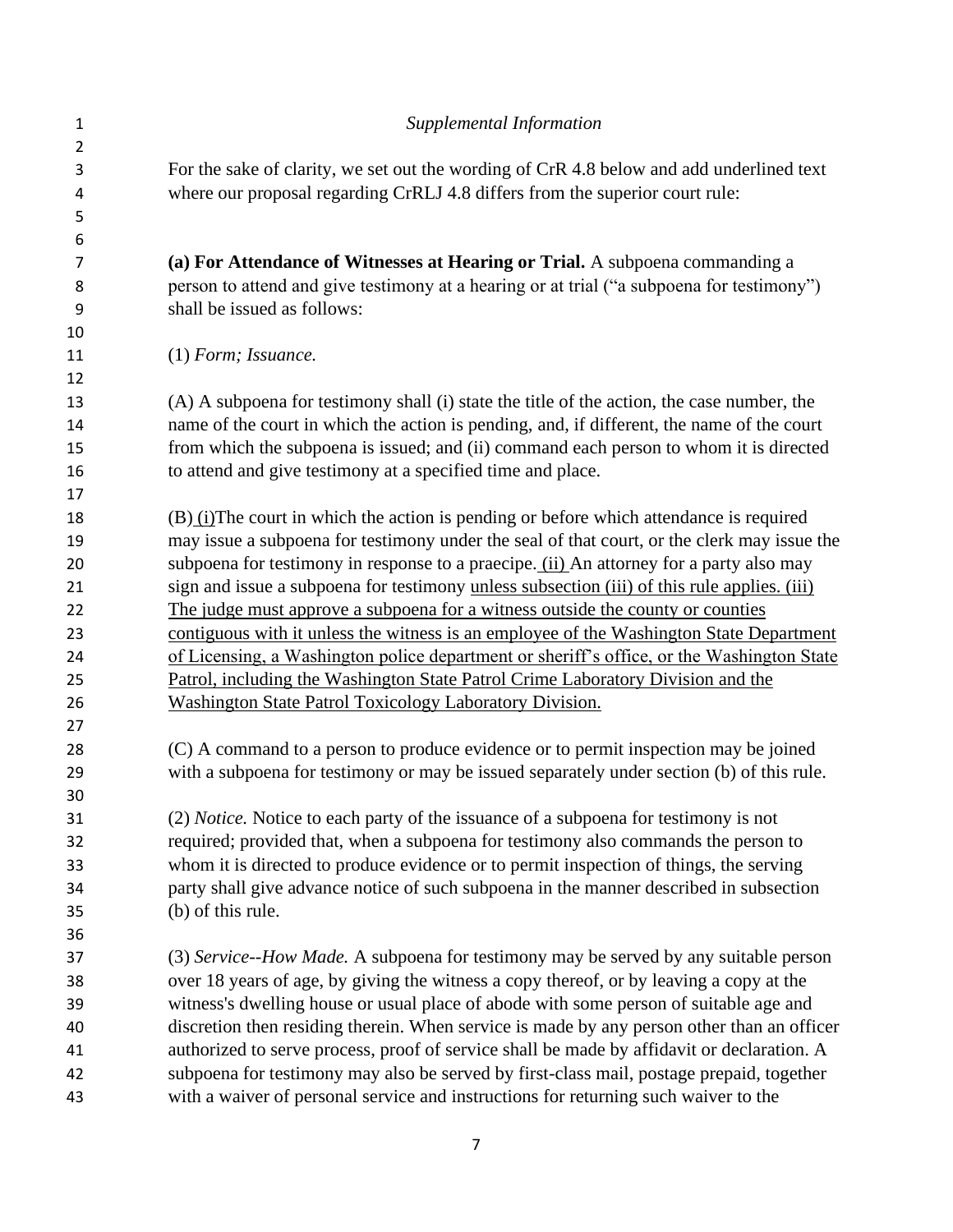attorney of record of the party to the action in whose behalf the witness is required to appear. Service by mail shall be deemed complete upon the filing of the returned waiver of personal service, signed in affidavit or declaration form.

 (4) *When Witness Excused.* A witness subpoenaed to attend a hearing or trial is excused from further attendance as soon as the witness has given testimony in chief and has been cross-examined thereon, unless a party moves in open court that the witness remain in attendance and the court so orders, Witness fees will not be allowed any witness after the day on which the witness's testimony is given, except when the witness has in open court been required to remain in further attendance, and when so required the clerk shall note that fact in the minutes.

 **(b) For Producing Evidence or Permitting Inspection.** A subpoena commanding a person to produce and permit inspection and copying of designated documents, tangible things, or premises in the possession, custody, or control of that person ("a subpoena for production") shall be issued as follows:

(1) *Form; Issuance.*

 (A) A subpoena for production shall (i) state the title of the action, the case number, the name of the court in which the action is pending, and, if different, the name of the court from which the subpoena is issued; (ii) command each person to whom it is directed to produce and permit inspection and copying of documentary evidence, tangible things, or premises in the possession, custody, or control of that person at a specified time and place; and (iii) set forth the text of subsection (b)(4) of this rule.

 (B) The court in which the action is pending or before which attendance is required may issue a subpoena for production under the seal of that court or the clerk may issue the subpoena in response to a praecipe. An attorney for a party also may sign and issue a subpoena for production.

 (C) A subpoena for production may be joined with a subpoena for testimony, or it may be issued separately, provided that a subpoena to inspect premises may not be combined with other subpoenas issued pursuant to this rule.

 (2) *Notice.* Notice to parties of the issuance of a subpoena for production is not required provided that, whenever a party intends to serve a subpoena for production seeking evidence or inspection of things or premises belonging or pertaining to a defendant who is not the party seeking or issuing the subpoena, then the serving party must give all parties advance notice; and provided that whenever any party intends to serve a subpoena for production seeking evidence or inspection of things belonging or pertaining to an alleged victim or complaining witness, then the serving party shall provide advance notice to all parties and to the alleged victim or complaining witness; and provided that a